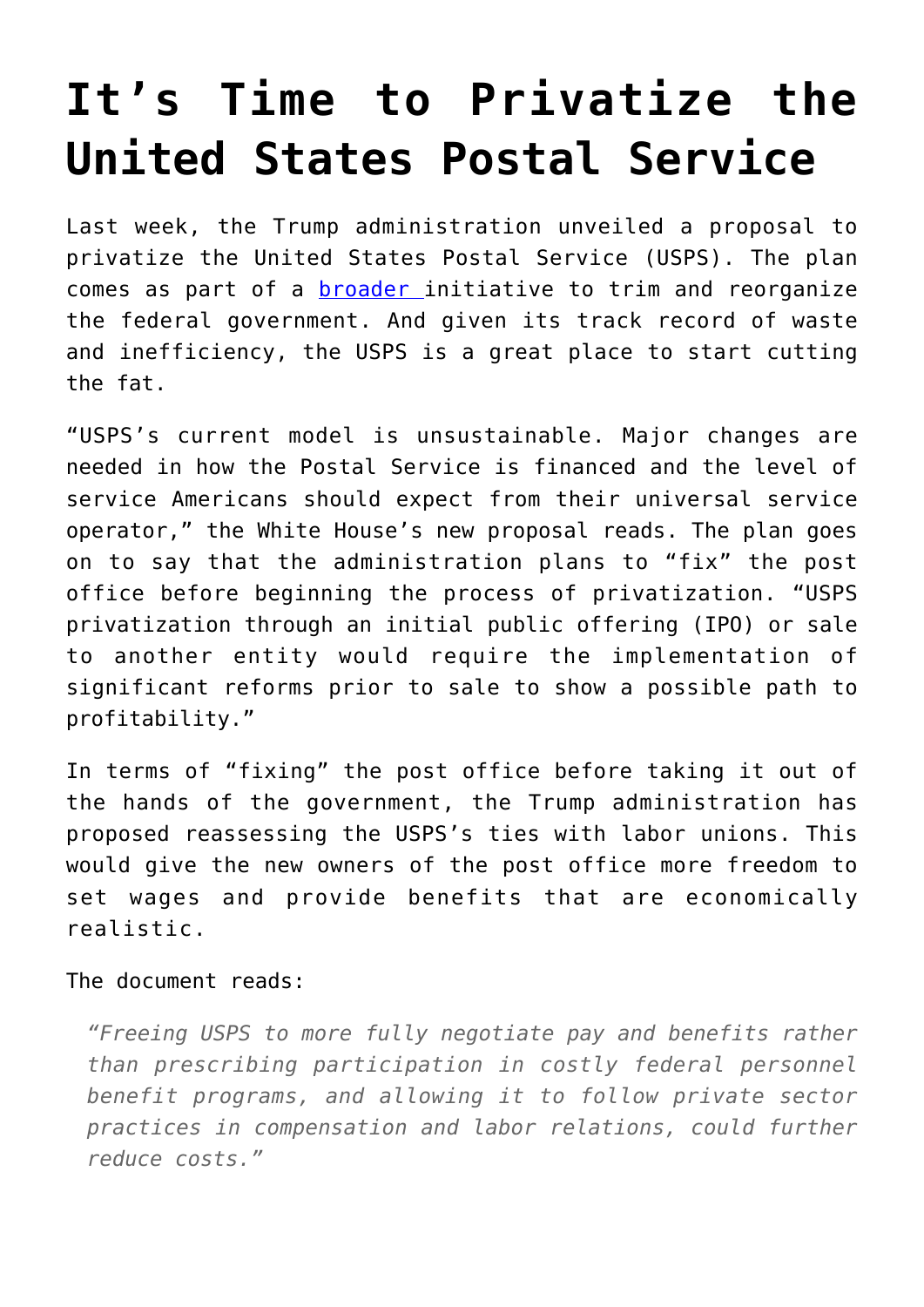As it stands today, much of the financial mess the USPS has found itself in is because of the exorbitant benefits programs that come with collective bargaining. In fact, as it stands today, the USPS still owes over \$100 billion to its retiree health benefits fund.

It should come as no surprise that the National Association of Letter Carriers (NALC) have joined the likes of Bernie Sanders in opposing privatization. Commenting on the matter the NALC President Fredric Rolando said:

*"NALC has long been committed to working with all of the stakeholders and not one has floated the idea of privatization except private shippers, who would love nothing more than to see the Postal Service dismantled. Now that we know that this administration and its Task Force will make recommendations on reforms to achieve OMB's privatization goals, NALC will work tirelessly with other stakeholders and Congress to oppose this faulty privatization plan every step of the way to preserve this public institution, which is based in the Constitution."*

To be sure, when Rolando speaks of other "stakeholders" he is speaking about the other labor unions who have a vested interest in seeing this perpetual cycle of inefficiency continue, so long as they continue cashing checks. In fact, Mark Dimondstein, the president of the American Postal Workers Union echoed this sentiment, calling the privatization proposal "draconian" and predicting that it "would end regular mail and package services at an affordable cost."

But as it stands currently, costs are hardly affordable. In addition to the billions of taxpayer dollars used to fund the post office, "consumers" also have to pay to use the USPS services, which essentially means that post office patrons are actually paying twice.

But all this just speaks to the larger point that the post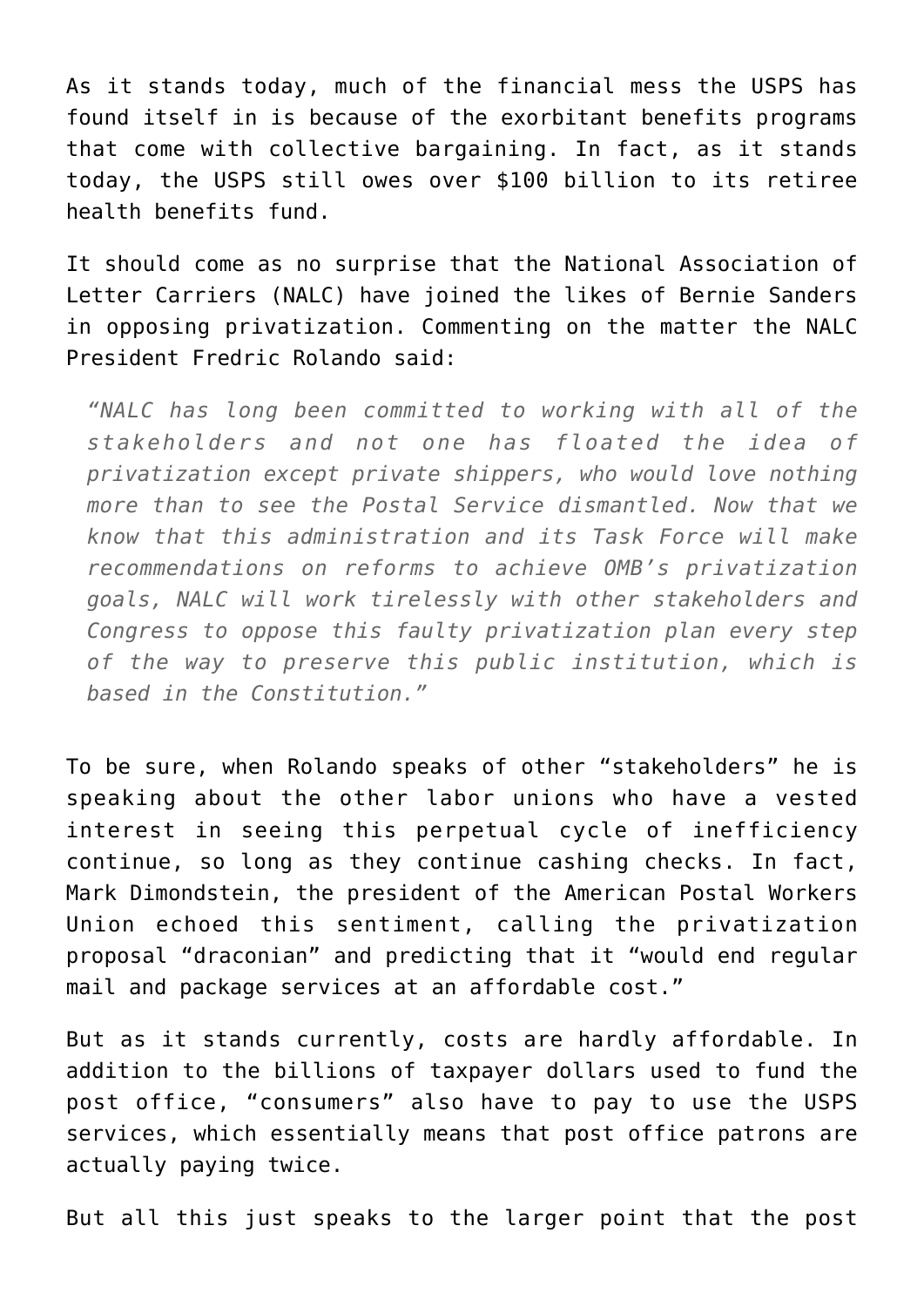office has been an incompetent disaster for far too long. It is about time some sort of action was taken.

## **The Post Office Is A Mess**

No one looks to the post office as a beacon of government competence. Actually, no one looks to the post office for any sense of efficiency at all. And while the United States Postal Service has frequently found itself at the butt of many jokes, the truth of the matter is that its incompetence is costing the American taxpayers billions of dollars each year.

For the last 11 years in a row, the post office has experienced financial losses. In 2012, it was revealed that the USPS had experienced a net loss of \$15.9 billion dollars. In 2013, this number decreased to a still enormous \$4.8 billion, followed by \$5.3 billion in 2014. As far as fiscal year 2018 is concerned, the Postal Service has already reported a \$1.3 billion dollar loss. If any private company had experienced net losses to the tune of several billions of dollars, they would quickly find themselves out of business. But the post office is a beast of a different color.

As the USPS is a government protected monopoly, it does not have to respond to market demand. And since the taxpayers are on the hook for funding the USPS regardless of its performance, there are almost no consequences for its ineptitude. In fact, in many cases, it has been rewarded for its incompetence by having more money thrown in its direction.

It might be easier for Americans to look the other way and ignore all the wasteful spending if the post office actually held some sort of relevance in our daily lives. But in the digital age, there is really no justification for extorting money from taxpayers in order to pay for an outdated service that most people do not need. All correspondence can now be done through email and online shopping has completely replaced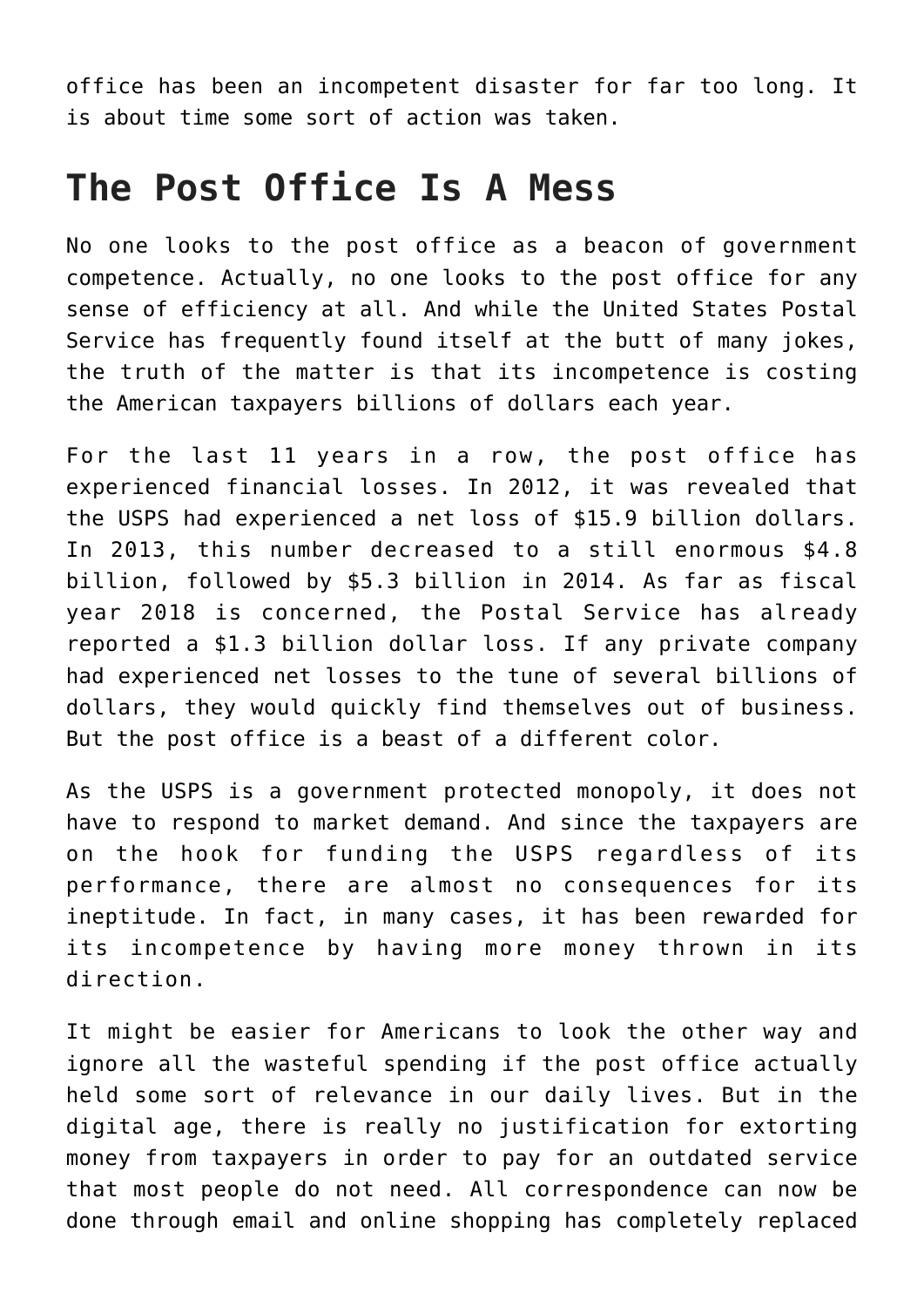the need to send off for physical retail catalogs. Most bills are also already sent through email, with many companies even offering discounts for going "paperless."

While congressional approval is needed before any manner of privatization can occur, it has been met with opposition by both members of Congress and labor unions. Unfortunately, the term "privatize" scares many, who fear what might happen if the post office is put in the hands of "greedy capitalists."

Luckily for the critics, the post office serves almost no purpose in our digital age, making these concerns virtually unfounded. Not to mention, considering the USPS's reputation for inefficiency and waste, it would take a great deal of effort for the private sector to do a worse job than the government has done.

## **Experiments in Privatization**

Bernie Sanders recently expressed his concerns over Trump's plans for the post office, saying:

*"If the goal of the Postal Service is to make as much money as possible, tens of millions of people, particularly lowincome people and people in rural areas, will see a decline in or doing away with basic mail services."*

But those who, like Sanders, are wary of putting the post office in the hands of the private sector might be surprised to learn that many European countries began privatizing their postal systems years ago. And it didn't end in a disaster. For example, when Germany privatized the [Deutsche Post](https://www.marketplace.org/2011/11/03/world/deutsche-post-privatizing-was-smart-move) in 1995, it helped saved the country's mail system.

In the wake of the Cold War and the fall of the Berlin Wall, Germany was ready for change. Much like the USPS, prior to privatization, the Deutsche Post was slow and costly. Eager to get this wasteful agency out of the state budget, Germany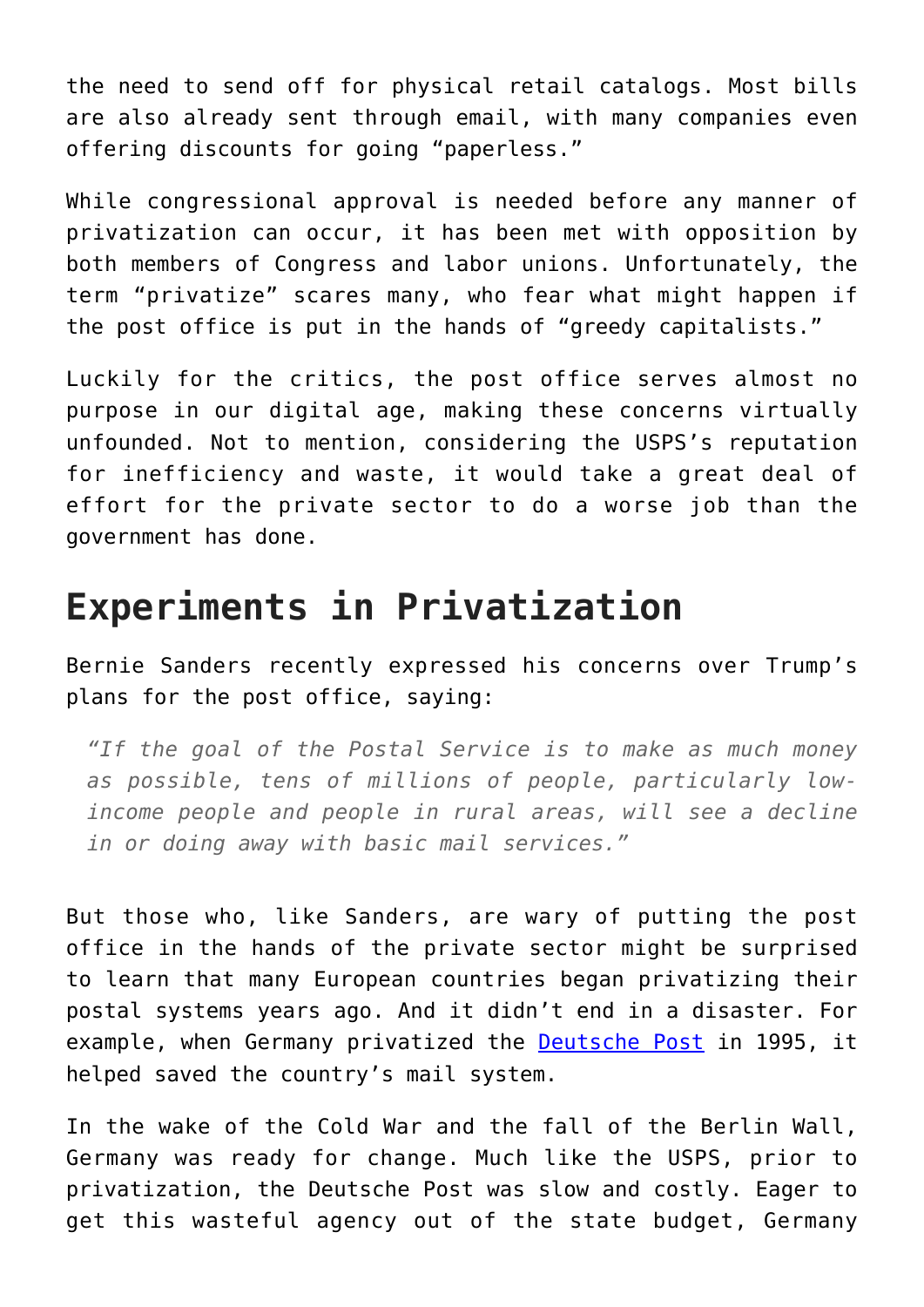decided to experiment with privatization. While the process was rather long, privatizing the German post and giving it control over its own operations allowed it to function like an actual business.

Now able to make decisions without the input of state authorities, Deutsche Post was able to implement policies that saved vast amounts of money. Instead of hiring new couriers to replace those who had retired, the German post opted to leave the positions vacant. They also centralized routes to save money where they could. Coincidentally, this plan to centralize routes is also part of the proposal by the Trump administration.

The only law that the German government placed on the Deutsche Post was to mandate that letters were to be delivered to all areas of the country, meaning no one could be excluded.

Sure, this one stipulation did give the government a little control over the post, but it was far preferable to the previous situation. Since it was now privately controlled, Deutsche Post was still able to make the important budget decisions that ultimately led to its eventual success. In fact, the German privatization model was so successful, it now runs the DHL shipping company. And while the German model provides a beacon to look to abroad, even the United States has had its own experiment in privatizing the mail.

In 1844, Lysander Spooner was frustrated by the increasing costs of the USPS. Recognizing that as a government monopoly, the post office was exempt from having to actually care about its consumers' needs, Spooner founded The American Letter Mail Company. Charging less and providing better services than the USPS, Spooner's venture became a direct competitor to the almighty state.

However, while the American Letter Mail Company did end up having several locations in cities like Baltimore,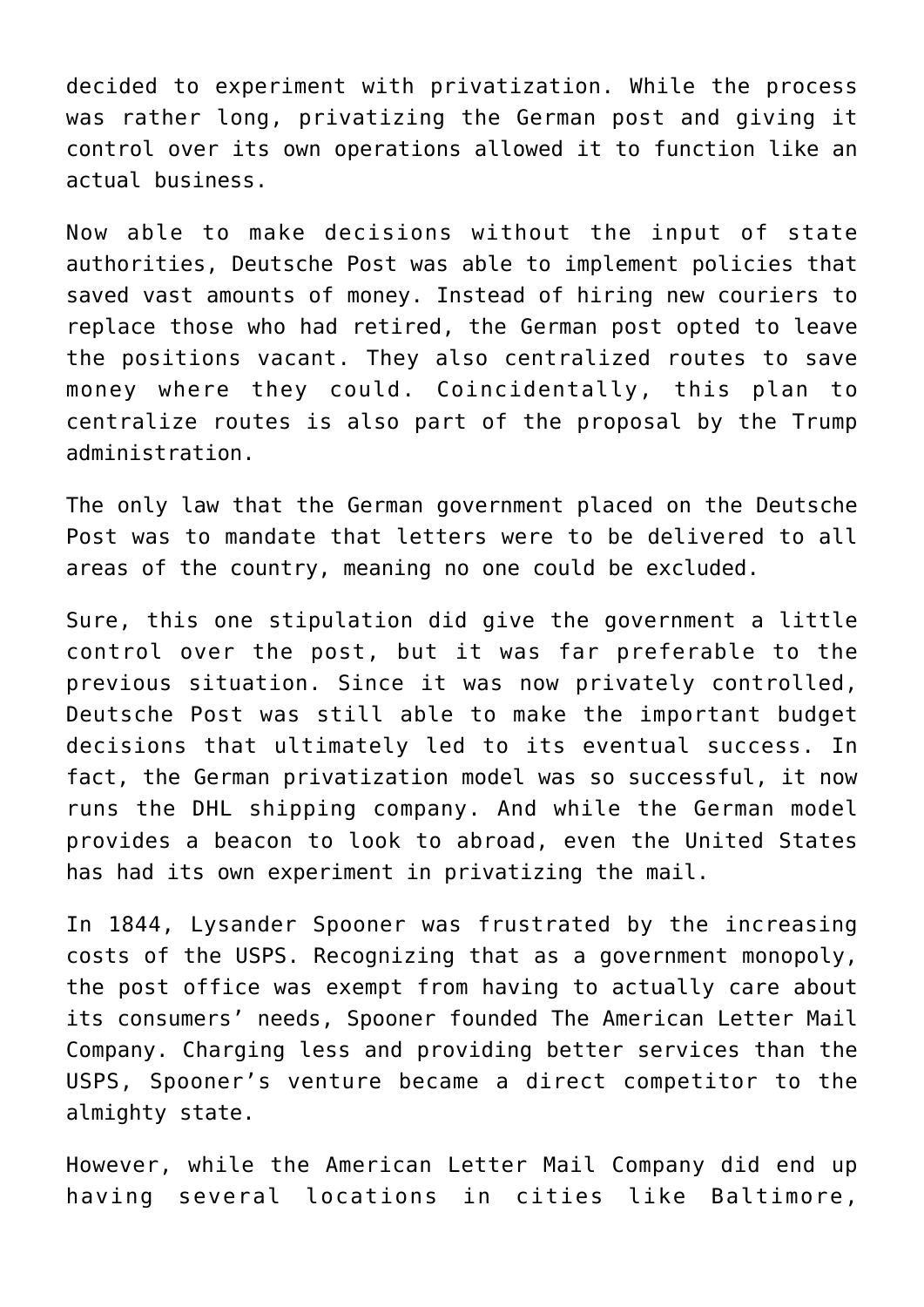Philadelphia, and New York, the USPS was not impressed. Angered by Spooner's success, the government made threats to railroad companies who preferred Spooner's services. When the state fought back, the Circuit Court actually began to doubt that the government had any authority to monopolize the mail. While the Constitution does give the government the power to run the Postal Service, it does not explicitly bar other companies from competing with state-run services. However, the state sought legislative action against Spooner, reinforcing its monopoly.

Commenting on the advantage private enterprise has over government-run services, Spooner [wrote](http://oll.libertyfund.org/quotes/541):

*"Universal experience attests that government establishments cannot keep pace with private enterprise in matters of business — (and the transmission of letters is a mere matter of business.) Private enterprise has always the most active physical powers, and the most ingenious mental ones. It is constantly increasing its speed, and simplifying and cheapening its operations. But government functionaries, secure in the enjoyment of warm nests, large salaries, official honors and power, and presidential smiles — all of which they are sure of so long as they are the partisans of the President — feel few quickening impulses to labor, and are altogether too independent and dignified personages to move at the speed that commercial interests require. They take office to enjoy its honors and emoluments, not to get their living by the sweat of their brows."*

Governments love to think inside the box. In fact, they are almost incapable of operating in any other fashion. But this has led to major inefficiencies, which, in the case of the USPS, have become too expensive to ignore. While Congress would need to approve this plan before any measure of privatization can occur, our elected officials would be wise to look at the options the private sector has to offer. If we